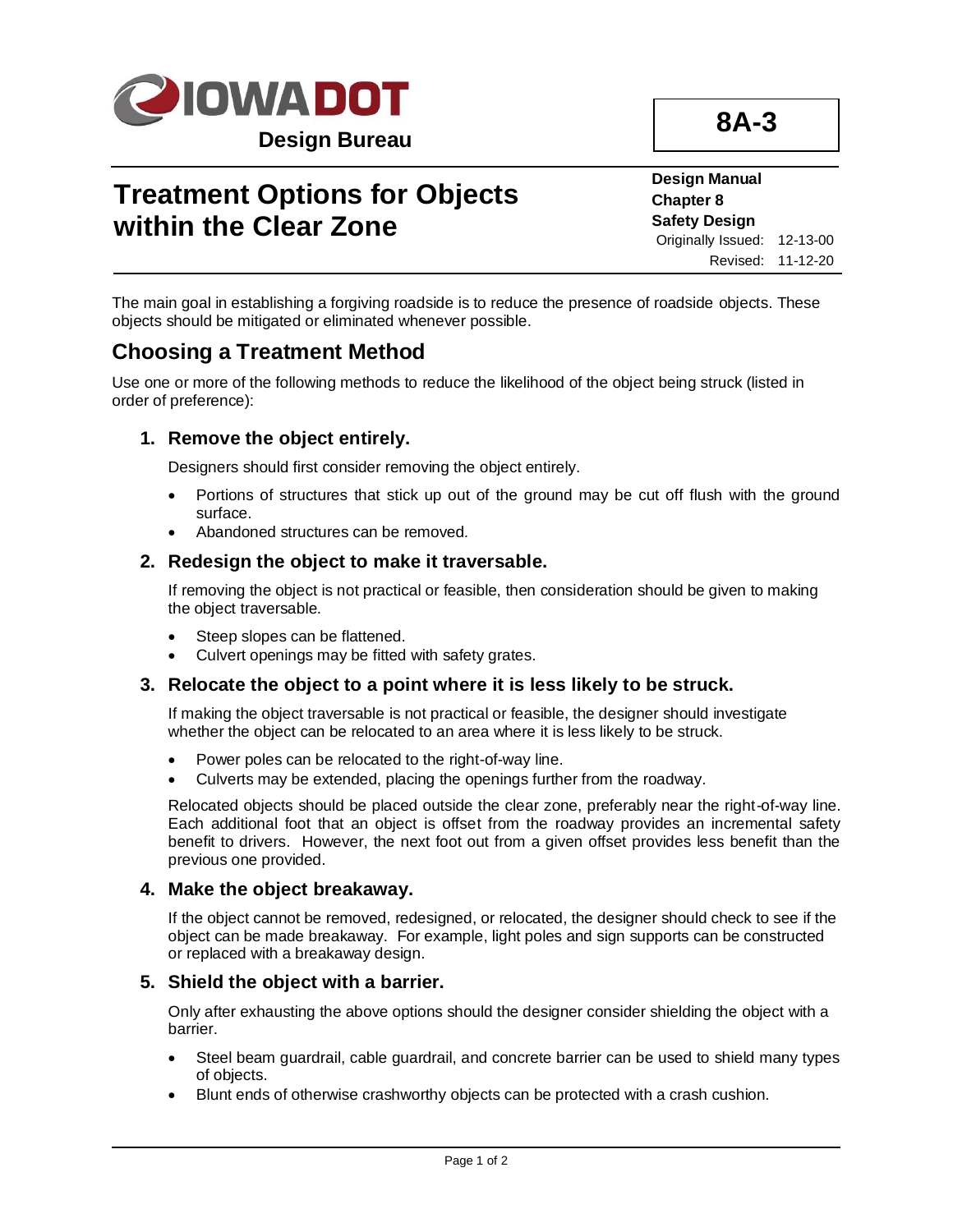### **6. Delineate the object (no treatment).**

The presence of an object can be emphasized with pavement markings, signs, or object markers.

Some other factors to consider choosing a treatment method:

- Crash history involving the object.
- Current and projected traffic volumes.
- Distance of the object from the roadway.
- Severity of a crash into the untreated object vs. the treated object.
- Initial and maintenance costs of treatment methods.
- Presence of other objects in the vicinity and their distances from the roadway.
- Types of safety treatments, if any, that have been applied to the other objects.

Because barriers are typically located closer to the roadway than the objects they are protecting, installing a barrier may result in an increased number of crashes, although the severity f the crashes tends to be lessened. Whenever possible, objects should be removed, redesigned, relocated, or made breakaway rather than being shielded.

If the treatment options discussed previously are not practical or feasible, it may be acceptable, especially on very low volume roads, to leave an object in place and delineate it (no treatment). This is often driven by benefit-cost analysis; however, the decision whether or not to treat an object ultimately comes down to engineering judgement. If the option to not treat the object is chosen, document this decision according to Section [1C-8.](01c-08.pdf)



Some objects should not be left in place untreated. Refer to Section [8B-4](08a-04.pdf) for warrants.